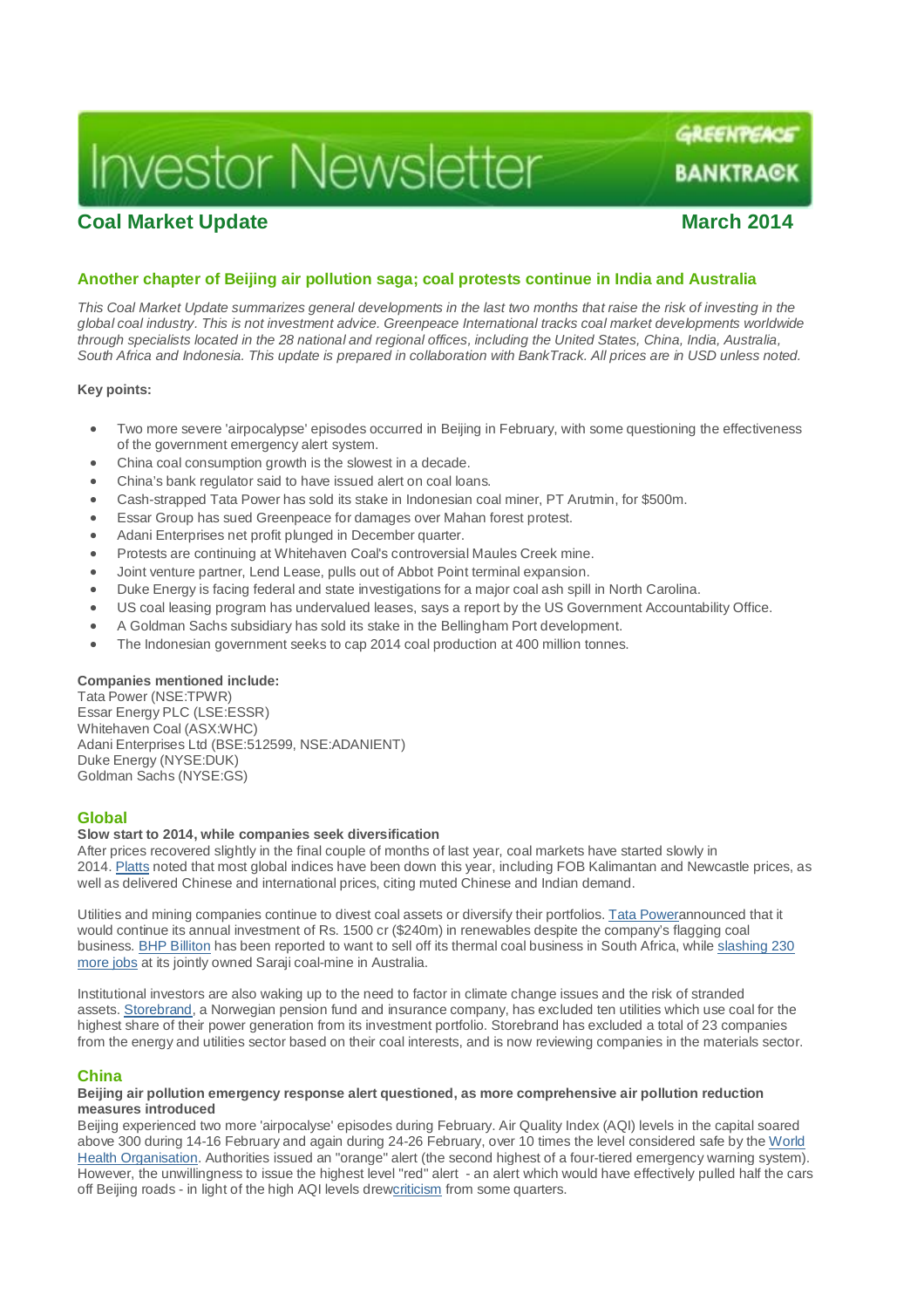Meanwhile, the Ministry of Environment continues to work to address China's air pollution problems. In January, it imposed air pollution targets on all of China's 31 provinces, greatly extending the coverage area from an initial set of 10 provinces and municipalities. The announcement takes its lead from the State Council's September 2013 Air Pollution Plan, which requires every Chinese province to deliver measurable declines in PM 2.5 or PM 10 by 2017. Of particular note is a dramatic turnaround in the western Chinese province of Shaanxi, which announced an ambitious plan to cut coal consumption to 138 million tonnes by 2017. The province burned 162 million tonnes in 2011, having experienced rapid growth in coal consumption of 13% per year since 2006. The province said it would focus on developing wind, solar, geothermal and natural gas.

#### **China coal consumption growth slowest in a decade**

The National Energy Administration has estimated that increasing energy efficiency, renewables and gas-fired plants will limit the increase in Chinese coal consumption to 1.6% in 2014 compared to 2.6% in 2013 – the slowest growth in the past decade.

#### **China's bank regulator said to issue alert on coal loans**

The China Banking Regulatory Commission has reportedly directed its regional offices to increase scrutiny of credit risks in the coal-mining sector. Rainy Yuan, an analyst at Masterlink Securities Corporation in Shanghai, said that the market was "quite worried" about the coal industry, in light of concerns that a 3 billion yuan (\$496 million) trust product distributed by Industrial & Commercial Bank of China Ltd. may default after the coal miner that borrowed the funds collapsed.

#### **India**

#### **Cash-strapped Tata Power sells stake in Indonesian coal miner**

Facing mounting losses from its Mundra power project, Tata Power has sold its 30% stake in Indonesian coal miner, PT Arutmin, for Rs. 3,135 crore (\$500 million). "The current coal price scenario has presented a challenge to the entire coal mining sector. The proceeds from the sale of Arutmin will provide cash to meet the company's current challenges," said Anil Sardana, managing director of Tata Power. Arutmin's mines supply coal to the 4,000-Mw imported coal-based Mundra power project in Gujarat, and were originally acquired by Tata to help control the costs of feedstock fuel. However, in 2011, the Indonesian government mandated the benchmarking of coal export prices to international indices, toppling the financials of the project. The Indian central power regulator, CERC, which has constituted a committee to look into increasing the sale price of power, is yet to expedite the process and the asset continues to stress the company's balance sheet.

#### **Essar sues Greenpeace for damages over Mahan forest protest**

Essar Group, the energy conglomerate, has sued Greenpeace India for Rs. 500 cr (\$80 million) in a defamation suit. The company filed the legal suit in the Bombay High court against Greenpeace India and Mahan Sangharsh Samiti (MSS), an organisation set up to defend the rights of those who derive their livelihood from the Mahan forests. "These are bullying tactics, plain and simple. Essar is trying to sue us for an amount that is multiple times more than our annual income, which comes from our committed individual supporters," said Samit Aich, Executive Director of Greenpeace India. "Our protest at Essar's headquarters last week was simply to draw people's attention towards Essar's plans for rampant destruction of the environment, forest, human and wildlife by coal mining, in the biodiversity rich forest of Mahan. We believe it's a matter concerning larger public interest". Protests against the forest clearance given to the Essar/Hindalco joint venture in Mahan are continuing.

#### **Adani net profit plunges in December quarter**

Adani Enterprises Ltd., the flagship company of Adani Group, has reported a decline of about 84% in consolidated net profit to Rs68.20 crore for the October-December quarter. The firm, which had reported a net profit of Rs416.11 crore in the same quarter last year, blamed non-availability of domestic coal and delay in compensatory tariff in its power business as the main reasons for the fall in net profit.

#### **Australia**

#### **Protests continue at Maules Creek mine**

Protests are continuing over Whitehaven Coal's controversial Maules Creek mine. More than 100 protesters have helped to block access roads for construction work crews. The company was given federal government approval in February 2013 to clear large tracts of the Leard State Forest to establish its open-cut coal operation near Boggabri in New South Wales. The mine has been heavily criticised for the impact it would have on biodiversity, water availability for local farmers, the rights of the Gomeroi traditional owners, and the contribution to climate change.

#### **Joint venture partner pulls out of Abbot Point expansion**

Lend Lease Australia, a major property developer, has withdrawn from a consortium proposing a new coal export terminal at Abbot Point. Lend Lease held a 25% stake in the project, with transport company Aurizon holding the other 75%. Two other new terminals – which have been proposed by the GVK Group and Adani – remain under active consideration. The Australian Youth Climate Coalition, representing 90,000 young people, had specifically pressed Lend Lease to abide by its environmental policies and withdraw from the project.

#### **United States**